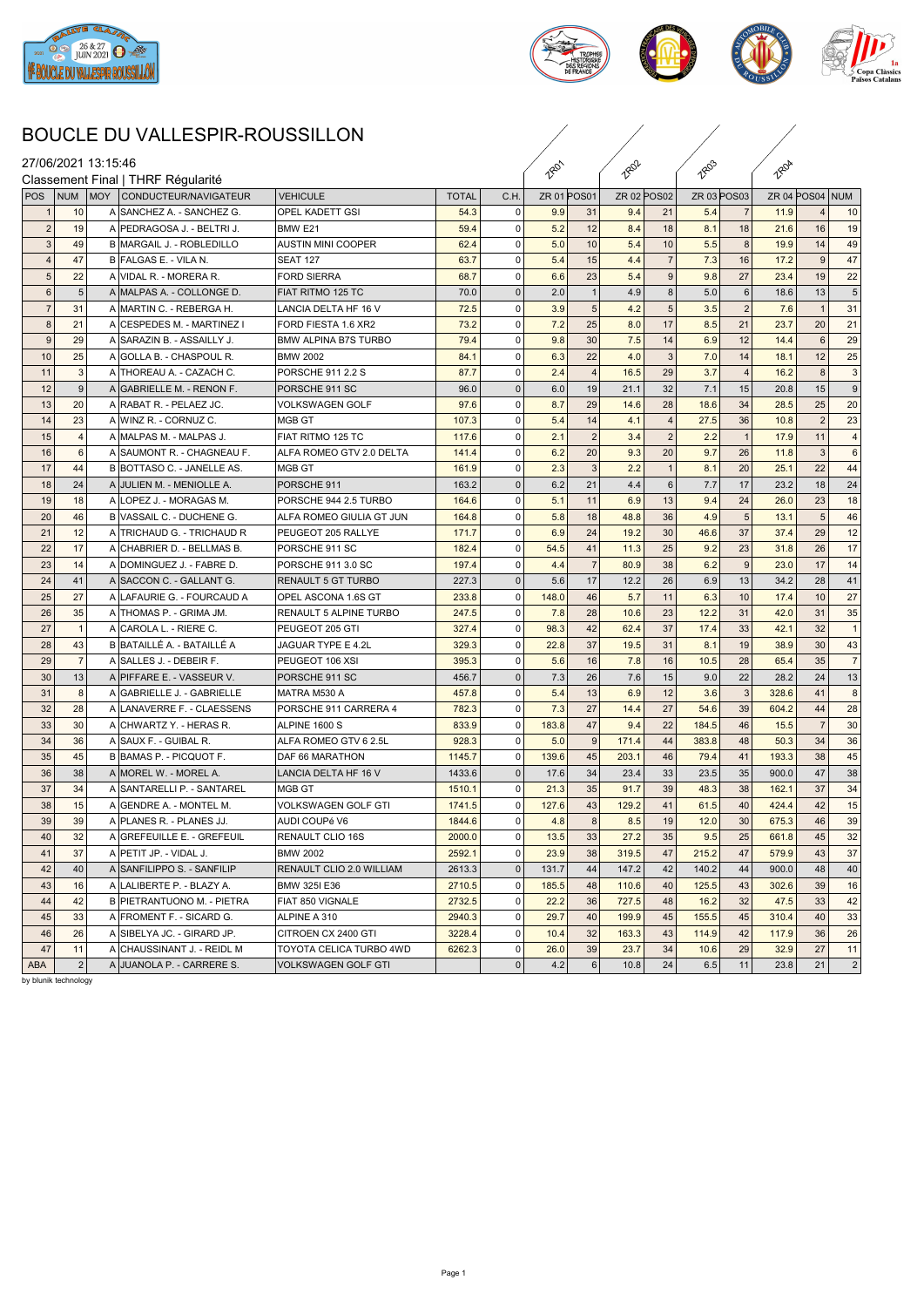



## BOUCLE DU VALLESPIR-ROUSSILLON

|                     |                |                |     | BOUCLE DU VALLESPIR-ROUSSILLON                  |                               |                    |                |                    |                |                    |                |             |                |             |                       |             |                |
|---------------------|----------------|----------------|-----|-------------------------------------------------|-------------------------------|--------------------|----------------|--------------------|----------------|--------------------|----------------|-------------|----------------|-------------|-----------------------|-------------|----------------|
| 27/06/2021 13:15:46 |                |                |     | Classement Final   THRF Régularité              |                               | 1805               |                | <b>TROB</b>        |                | <b>Reg1</b>        |                | <b>TROB</b> |                | <b>TRO9</b> |                       | <b>RA10</b> |                |
| <b>POS</b>          |                | NUM            | MOY | CONDUCTEUR/NAVIGATEUR                           | <b>VEHICULE</b>               | <b>ZR 05 POS05</b> |                | <b>ZR 06 POS06</b> |                | <b>ZR 07 POS07</b> |                | ZR 08 POS08 |                | ZR 09 POS09 |                       | $ZR 10$ NUM |                |
|                     |                | 10             |     | A SANCHEZ A. - SANCHEZ G.                       | <b>OPEL KADETT GSI</b>        | 4.7                | -7             | 1.8                |                | 7.8                |                | 0.3         |                | 0.8         | $\overline{2}$        | 1.5         | 10             |
| $\overline{2}$      |                | 19             |     | A PEDRAGOSA J. - BELTRI J.                      | BMW <sub>E21</sub>            | 1.9                |                | 2.0                |                | 6.6                |                | 0.9         | 5              | 0.8         | 3                     | 1.9         | 19             |
| 3                   |                | 49             |     | B MARGAIL J. - ROBLEDILLO                       | AUSTIN MINI COOPER            | 6.4                | 14             | 3.0                | $\overline{4}$ | 6.6                | $\overline{2}$ | 1.3         | 9              | 5.1         | 27                    | 1.7         | 49             |
| $\overline{4}$      |                | 47             |     | B FALGAS E. - VILA N.                           | <b>SEAT 127</b>               | 7.8                | 15             | 5.9                | 8 <sup>1</sup> | 8.2                | $\overline{7}$ | 1.2         | 8 <sup>1</sup> | 1.4         | $6\phantom{1}$        | 3.0         | 47             |
|                     | 5 <sub>5</sub> | 22             |     | A VIDAL R. - MORERA R.                          | <b>FORD SIERRA</b>            | 3.9                | 6              | 2.6                | 3 <sup>1</sup> | 7.2                | 3              | 2.4         | 18             | 3.8         | 22                    | 3.3         | 22             |
| 6                   |                | $\overline{5}$ |     | A MALPAS A. - COLLONGE D                        | FIAT RITMO 125 TC             | 2.7                | -3             | 9.6                | 14             | 14.6               | 11             | 1.5         | 10             | 3.3         | 17                    | 4.6         | 5              |
| $\overline{7}$      |                | 31             |     | A MARTIN C. - REBERGA H.                        | LANCIA DELTA HF 16 V          | 14.2               | 28             | 6.7                | 10             | 21.8               | 18             | 1.6         | 11             | 2.9         | 15                    | 4.2         | 31             |
| $\boldsymbol{8}$    |                | 21             |     | A CESPEDES M. - MARTINEZ I                      | FORD FIESTA 1.6 XR2           | 8.6                | 17             | 4.8                | $\overline{7}$ | 7.3                |                | 0.4         | 3 <sup>1</sup> | 0.4         | $\overline{1}$        | 2.8         | 21             |
| 9                   |                | 29             |     | A SARAZIN B. - ASSAILLY J.                      | BMW ALPINA B7S TURBO          | 5.3                | 10             | 9.6                | 15             | 17.6               | 12             | 0.7         | $\overline{4}$ | 2.3         | 12                    | 2.7         | 29             |
| 10                  |                | 25             |     | A GOLLA B. - CHASPOUL R.                        | <b>BMW 2002</b>               | 8.6                | 18             | 12.9               | 18             | 8.6                | 8              | 3.9         | 27             | 3.2         | 16                    | 5.6         | 25             |
| 11                  |                | 3              |     | A THOREAU A. - CAZACH C.                        | PORSCHE 911 2.2 S             | 11.0               | 23             | 6.4                | 9              | 18.8               | 15             | 2.0         | 15             | 3.7         | 20                    | 4.0         | 3              |
|                     |                | 9              |     |                                                 |                               |                    |                |                    |                |                    |                |             |                |             |                       |             | 9              |
| 12                  |                | 20             |     | A GABRIELLE M. - RENON F.                       | PORSCHE 911 SC                | 4.9                | 9<br>-8        | 7.1                | 11<br>6        | 18.6<br>11.6       | 14             | 1.9         | 14<br>2        | 3.4<br>1.2  | 19<br>$5\phantom{.0}$ | 2.6<br>3.3  |                |
| 13                  |                |                |     | A RABAT R. - PELAEZ JC.                         | <b>VOLKSWAGEN GOLF</b>        | 4.7                |                | 4.6                |                |                    | 10             | 0.4         |                |             |                       |             | 20             |
| 14                  |                | 23             |     | A WINZ R. - CORNUZ C.<br>A MALPAS M. - MALPAS J | IMGB GT                       | 12.7               | 27             | 8.9                | 13             | 18.5               | 13             | 2.5         | 21             | 5.0         | 26                    | 8.8         | 23             |
| 15                  |                | $\overline{4}$ |     |                                                 | FIAT RITMO 125 TC             | 31.9               | 35             | 15.9               | 21             | 29.8               | 25             | 1.9         | 13             | 2.4         | 14                    | 5.7         |                |
| 16                  |                | 6              |     | A SAUMONT R. - CHAGNEAU F.                      | ALFA ROMEO GTV 2.0 DELTA      | 16.4               | 29             | 32.7               | 27             | 37.1               | 28             | 2.5         | 19             | 4.0         | 24                    | 5.7         | 6              |
| 17                  |                | 44             |     | B BOTTASO C. - JANELLE AS                       | IMGB GT                       | 5.5                | 11             | 28.9               | 26             | 79.1               | 32             | 3.3         | 22             | 1.7         | 10                    | 2.7         | 44             |
| 18                  |                | 24             |     | A JULIEN M. - MENIOLLE A.                       | PORSCHE 911                   | 3.1                |                | 98.6               | 34             | 7.8                | 6              | 1.1         | 6              | 2.0         | 11                    | 5.2         | 24             |
| 19                  |                | 18             |     | A LOPEZ J. - MORAGAS M.                         | PORSCHE 944 2.5 TURBO         | 3.6                | 5              | 95.5               | 33             | 10.8               | 9              | 1.2         | $\overline{7}$ | 1.7         | 9                     | 2.9         | 18             |
| 20                  |                | 46             |     | B VASSAIL C. - DUCHENE G.                       | ALFA ROMEO GIULIA GT JUN      | 17.0               | 30             | 23.0               | 24             | 18.8               | 16             | 6.6         | 34             | 10.4        | 35                    | 11.8        | 46             |
| 21                  |                | 12             |     | A TRICHAUD G. - TRICHAUD R                      | PEUGEOT 205 RALLYE            | 10.1               | 22             | 13.6               | 19             | 24.2               | 20             | 2.5         | 20             | 3.8         | 21                    | 5.5         | 12             |
| 22                  |                | 17             |     | A CHABRIER D. - BELLMAS B.                      | PORSCHE 911 SC                | 8.9                | 20             | 10.0               | 16             | 28.8               | 24             | 11.0        | 37             | 4.0         | 25                    | 10.2        | 17             |
| 23                  |                | 14             |     | A DOMINGUEZ J. - FABRE D.                       | PORSCHE 911 3.0 SC            | 2.4                | $\overline{2}$ | 3.4                | 5              | 67.8               | 31             | 3.4         | 23             | 1.1         | $\overline{4}$        | 3.8         | 14             |
| 24                  |                | 41             |     | A SACCON C. - GALLANT G.                        | <b>RENAULT 5 GT TURBO</b>     | 8.7                | 19             | 33.3               | 28             | 111.2              | 36             | 5.2         | 30             | 1.5         | 8                     | 3.3         | 41             |
| 25                  |                | 27             |     | A LAFAURIE G. - FOURCAUD A                      | OPEL ASCONA 1.6S GT           | 6.4                | 13             | 8.2                | 12             | 20.6               | 17             | 6.4         | 33             | 3.3         | 18                    | 5.7         | 27             |
| 26                  |                | 35             |     | A THOMAS P. - GRIMA JM.                         | <b>RENAULT 5 ALPINE TURBO</b> | 11.7               | 26             | 34.8               | 29             | 67.3               | 30             | 15.7        | 38             | 6.1         | 28                    | 32.4        | 35             |
| 27                  |                |                |     | A CAROLA L. - RIERE C.                          | PEUGEOT 205 GTI               | 21.0               | 33             | 20.7               | 22             | 22.5               | 19             | 3.7         | 25             | 10.4        | 34                    | 20.8        |                |
| 28                  |                | 43             |     | B BATAILLÉ A. - BATAILLÉ A                      | JAGUAR TYPE E 4.2L            | 53.8               | 38             | 59.7               | 31             | 80.4               | 33             | 7.1         | 36             | 12.7        | 38                    | 12.7        | 43             |
| 29                  |                | $\overline{7}$ |     | A SALLES J. - DEBEIR F.                         | PEUGEOT 106 XSI               | 11.6               | 25             | 75.3               | 32             | 205.7              | 38             | 2.4         | 17             | 1.5         | $\overline{7}$        | 7.4         | $\overline{7}$ |
| 30                  |                | 13             |     | A PIFFARE E. - VASSEUR V.                       | PORSCHE 911 SC                | 174.1              | 44             | 181.6              | 37             | 37.0               | 27             | 2.1         | 16             | 3.9         | 23                    | 3.4         | 13             |
| 31                  |                | 8              |     | A GABRIELLE J. - GABRIELLE                      | MATRA M530 A                  | 11.0               | 24             | 28.1               | 25             | 25.1               | 22             | 1.8         | 12             | 8.1         | 31                    | 11.8        | 8              |
| 32                  |                | 28             |     | A LANAVERRE F. - CLAESSENS                      | PORSCHE 911 CARRERA 4         | 18.4               | 32             | 15.1               | 20             | 41.2               | 29             | 4.2         | 29             | 8.3         | 32                    | 12.3        | 28             |
| 33                  |                | 30             |     | A CHWARTZ Y. - HERAS R.                         | ALPINE 1600 S                 | 360.6              | 48             | 20.8               | 23             | 30.7               | 26             | 3.9         | 28             | 6.5         | 29                    | 13.9        | 30             |
| 34                  |                | 36             |     | A SAUX F. - GUIBAL R.                           | ALFA ROMEO GTV 6 2.5L         | 5.8                | 12             | 235.2              | 39             | 25.5               | 23             | 5.3         | 31             | 24.0        | 40                    | 8.7         | 36             |
| 35                  |                | 45             |     | B BAMAS P. - PICQUOT F.                         | <b>DAF 66 MARATHON</b>        | 164.7              | 43             | 249.3              | 40             | 81.0               | 34             | 6.7         | 35             | 6.9         | 30                    | 12.9        | 45             |
| 36                  |                | 38             |     | A MOREL W. - MOREL A.                           | LANCIA DELTA HF 16 V          | 17.6               | 31             | 10.4               | 17             | 215.0              | 39             | 3.6         | 24             | 15.8        | 39                    | 14.6        | 38             |
| 37                  |                | 34             |     | A SANTARELLI P. - SANTAREL                      | MGB GT                        | 130.7              | 41             | 257.4              | 42             | 420.4              | 42             | 64.6        | 41             | 119.6       | 42                    | 108.8       | 34             |
| 38                  |                | 15             |     | A GENDRE A. - MONTEL M.                         | VOLKSWAGEN GOLF GTI           | 152.1              | 42             | 133.6              | 35             | 334.3              | 40             | 137.2       | 46             | 100.7       | 41                    | 113.1       | 15             |
| 39                  |                | 39             |     | A PLANES R. - PLANES JJ.                        | AUDI COUPé V6                 | 23.5               | 34             | 175.0              | 36             | 24.4               | 21             | 3.7         | 26             | 11.2        | 36                    | 900.0       | 39             |
| 40                  |                | 32             |     | A GREFEUILLE E. - GREFEUIL                      | RENAULT CLIO 16S              | 61.4               | 39             | 251.7              | 41             | 900.0              | 45             | 6.3         | 32             | 2.3         | 13                    | 11.1        | 32             |
| 41                  |                | 37             |     | A PETIT JP. - VIDAL J.                          | BMW 2002                      | 109.9              | 40             | 203.9              | 38             | 768.1              | 43             | 92.1        | 44             | 121.2       | 43                    | 86.5        | 37             |
| 42                  |                | 40             |     | A SANFILIPPO S. - SANFILIP                      | RENAULT CLIO 2.0 WILLIAM      | 207.9              | 46             | 481.4              | 43             | 172.3              | 37             | 67.3        | 42             | 130.5       | 44                    | 129.2       | 40             |
| 43                  |                | 16             |     | A LALIBERTE P. - BLAZY A.                       | <b>BMW 325I E36</b>           | 189.9              | 45             | 900.0              | 45             | 354.5              | 41             | 36.6        | 40             | 202.0       | 46                    | 243.7       | 16             |
| 44                  |                | 42             |     | B PIETRANTUONO M. - PIETRA                      | FIAT 850 VIGNALE              | 46.4               | 37             | 900.0              | 47             | 900.0              | 46             | 17.1        | 39             | 12.0        | 37                    | 13.2        | 42             |
| 45                  |                | 33             |     | A FROMENT F. - SICARD G.                        | ALPINE A 310                  | 226.0              | 47             | 614.4              | 44             | 868.8              | 44             | 131.1       | 45             | 167.2       | 45                    | 156.4       | 33             |
| 46                  |                | 26             |     | A SIBELYA JC. - GIRARD JP.                      | CITROEN CX 2400 GTI           | 9.7                | 21             | 900.0              | 46             | 1800.0             | 47             | 88.6        | 43             | 9.9         | 33                    | 9.3         | 26             |
| 47                  |                | 11             |     | A CHAUSSINANT J. - REIDL M                      | TOYOTA CELICA TURBO 4WD       | 43.3               | 36             | 42.5               | 30             | 82.8               | 35             | 600.5       | 47             | 1800.0      | 47                    | 1800.0      | 11             |
| <b>ABA</b>          |                | $\overline{2}$ |     | A JUANOLA P. - CARRERE S.                       | VOLKSWAGEN GOLF GTI           | 8.5                | 16             |                    |                |                    |                |             |                |             |                       |             | $\overline{2}$ |
|                     |                |                |     |                                                 |                               |                    |                |                    |                |                    |                |             |                |             |                       |             |                |

by blunik technology